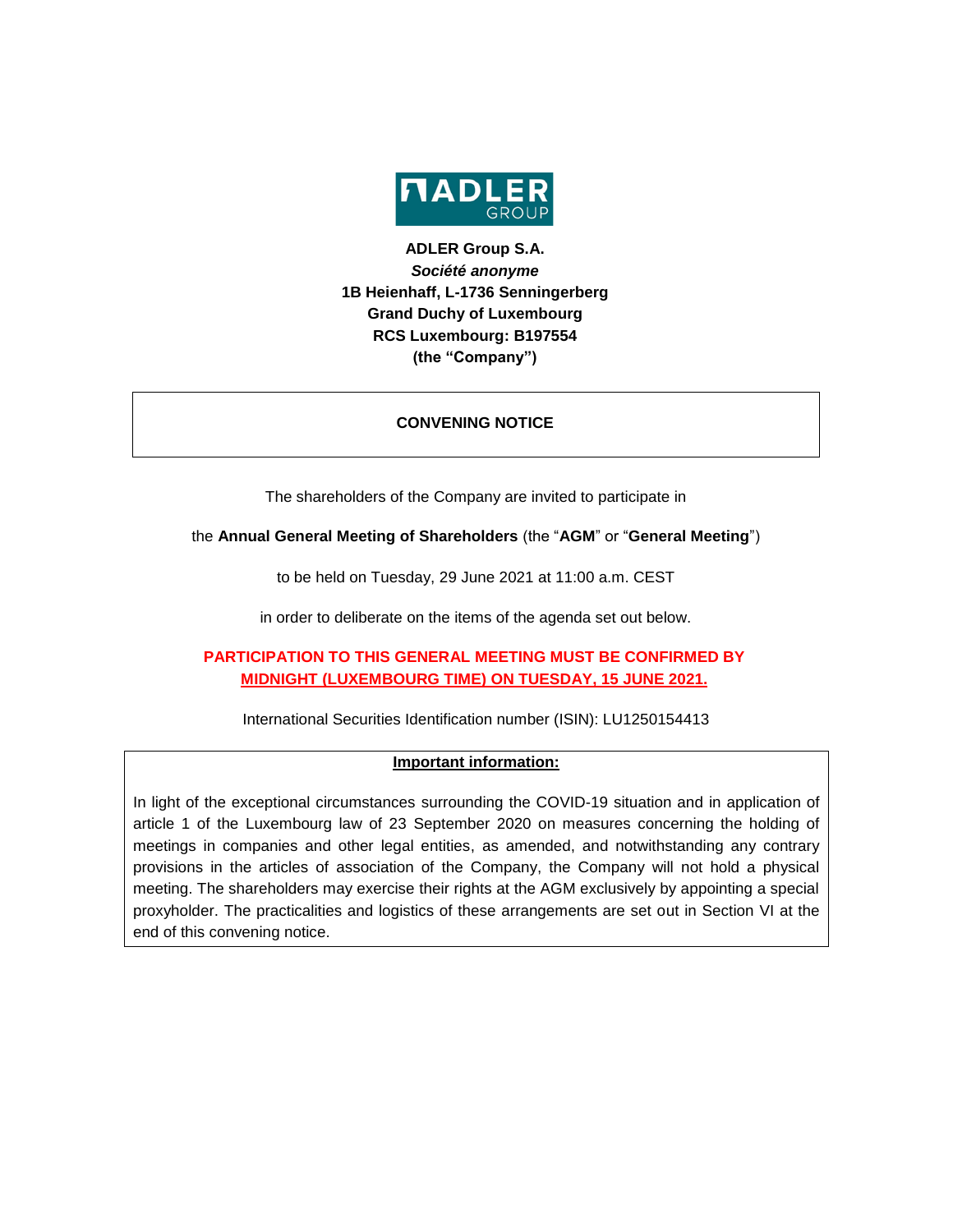### **AGENDA AND PROPOSED RESOLUTIONS OF THE AGM**

**1. Presentation of the special report of the board of directors of the Company (as required pursuant to Article 441-7 of the Luxembourg law of 10 August 1915 on commercial companies, as amended) on any transaction, since the last general meeting of the Company, in respect of which any of the directors declared to have an interest conflicting with that of the Company.**

#### *No resolution required.*

**2. Presentation of (i) the combined management report of the board of directors of the Company in respect of the stand-alone annual financial statements of the Company and the consolidated financial statements of the Company and its group for the financial year ending 31 December 2020, (ii) the report of the independent auditor of the Company in respect of the stand-alone annual financial statements of the Company and its group for the financial year ending 31 December 2020 and (iii) the report of the independent auditor of the Company in respect of the consolidated financial statements of the Company and its group for the financial year ending 31 December 2020.**

#### *No resolution required.*

**3. Approval of the stand-alone annual financial statements of the Company for the financial year ending 31 December 2020.** 

### *Draft resolution (AGM Resolution I)*

The General Meeting, after having reviewed the management report of the board of directors of the Company and the report of the independent auditor of the Company, approves the stand-alone annual financial statements for the financial year ending 31 December 2020 in their entirety.

# **4. Approval of the consolidated financial statements of the Company and its group for the financial year ending 31 December 2020.**

### *Draft resolution (AGM Resolution II)*

The General Meeting, after having reviewed the management report of the board of directors of the Company and the report of the independent auditor of the Company, approves the consolidated financial statements of the Company and its group for the financial year ending 31 December 2020 in their entirety.

# **5. Approval of the allocation of the statutory financial results for the financial year ending 31 December 2020 and determination of the dividend.**

### *Draft resolution (AGM Resolution III)*

The General Meeting, upon proposal of the board of directors of the Company, resolves to approve the distribution of a dividend in an amount of EUR 0.46 (forty-six Euro cents) gross per share resulting in an aggregate dividend distribution in an amount of EUR 54,054,707 (fifty-four million fifty-four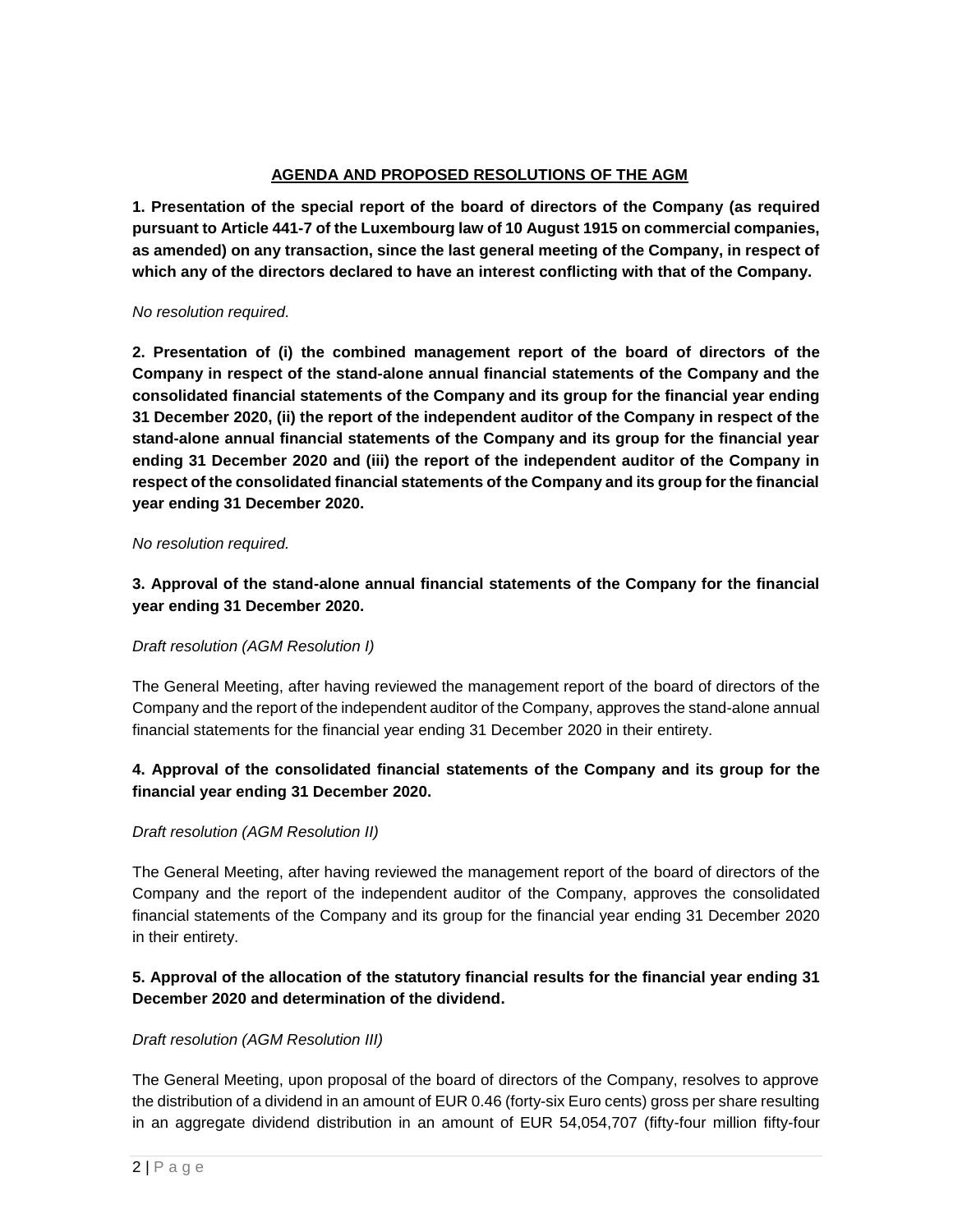thousand seven hundred seven Euro) gross from the share premium account of the Company and to allocate the results of the Company based on the stand-alone annual financial statements of the Company for the financial year ending 31 December 2020 as follows:

| Profit for the year 2020 (A)                                               | 9.272.390     |
|----------------------------------------------------------------------------|---------------|
| Profit brought forward (B)                                                 | 424.770.100   |
| Other distributable reserves (including share premium/capital surplus) (C) | 2,296,961,077 |
| Allocation to the legal reserve (E)                                        | (9,091)       |
| Total dividend (0.46 EUR per share) (F)                                    | (54,054,707)  |
| Profit carried forward (A+B-E)                                             | 434.033.399   |

The General Meeting acknowledges that the record date determining the eligibility to receive a dividend payment shall be the date of this AGM (i.e. 29 June 2021), and that the payment of dividends shall commence on 30 June 2021.

**6. Approval of the granting of discharge (***quitus***) to all directors of the Company who held office during the financial year ending 31 December 2020 in respect of the performance of their duties during that financial year.**

### *Draft resolution (AGM Resolution IV)*

The General Meeting resolves to grant discharge (*quitus*) to all directors of the Company who held office during the financial year ending 31 December 2020 in respect of the performance of their duties during that financial year.

**7. Approval, upon consideration of the proposal by the board of directors based on a prior recommendation by the audit committee of the Company, of the re-appointment of KPMG Luxembourg as independent auditor of the Company until the annual general meeting to take place in 2022.**

### *Draft resolution (AGM Resolution V)*

The General Meeting decides to approve, upon consideration of the proposal by the board of directors of the Company based on a prior recommendation by the audit committee of the Company (the "**Audit Committee**"), such recommendation being free from undue influence by third parties and no clause restricting the choice within the meaning of Art. 16 (6) of the EU Regulation on statutory auditors or audit firms (Regulation (EU) No 537/2014 of the European Parliament and of the Council of 16 April 2014 on specific requirements regarding statutory audit of public-interest entities and repealing Commission Decision 2005/909/EC) having been imposed upon the Audit Committee, the reappointment of KPMG Luxembourg as independent auditor of the Company in relation to the statutory annual financial statements of the Company and the consolidated financial statements of the Company and its group for a term which will expire at the end of the annual general meeting of shareholders of the Company to take place in 2022.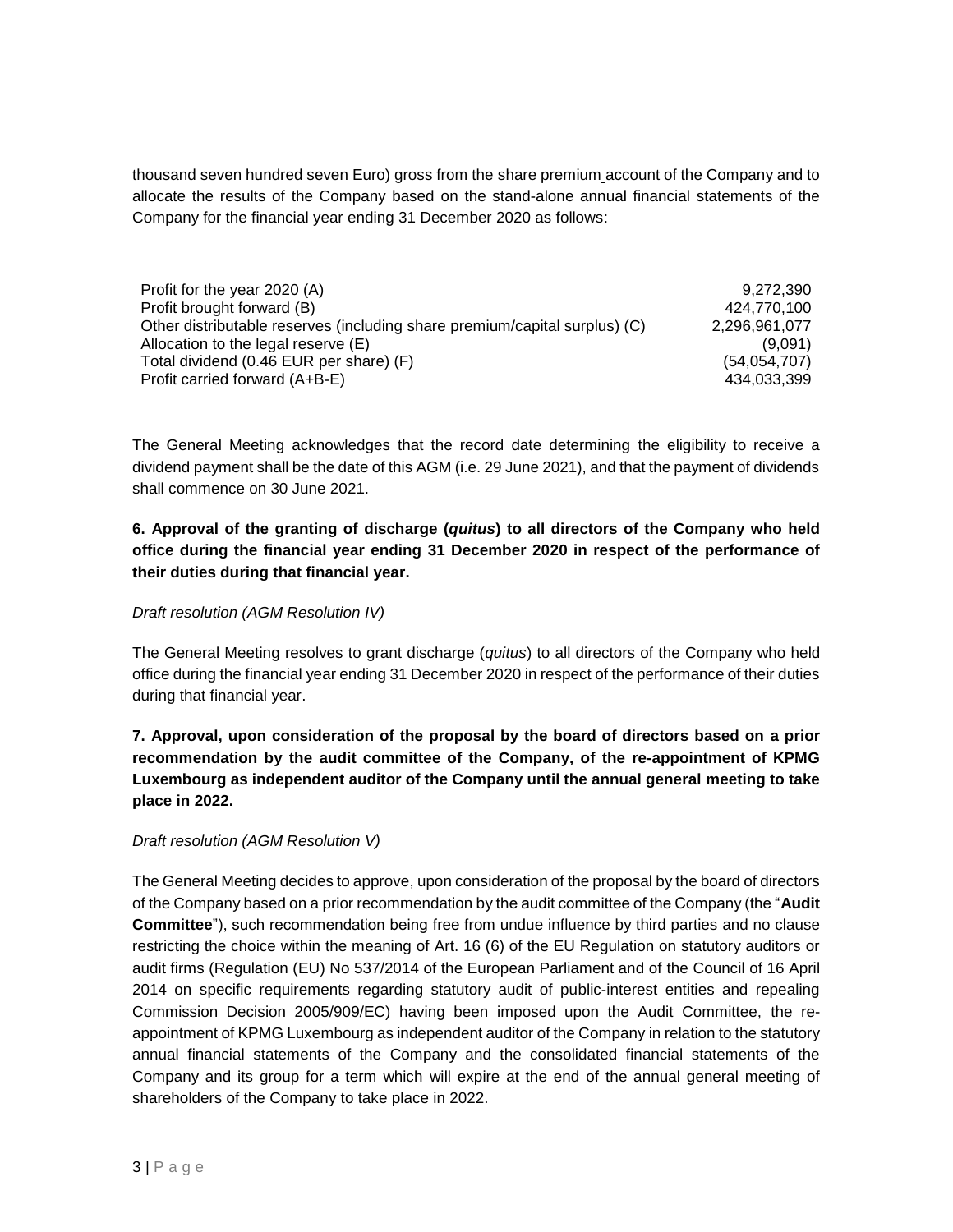# **8. Approval (on an advisory and non-binding basis) of an adapted version of the remuneration policy of the Company.**

### *Draft resolution (AGM Resolution VI)*

The General Meeting approves on an advisory non-binding basis the remuneration policy of the Company established by the board of directors of the Company in its entirety.

### **9. Approval (on an advisory and non-binding basis) of the remuneration report of the Company for the financial year ending 31 December 2020.**

### *Draft resolution (AGM Resolution VII)*

The General Meeting approves on an advisory non-binding basis the remuneration report of the Company for the financial year ending 31 December 2020 in its entirety.

\*\*\*\*\*

### **I AVAILABLE INFORMATION AND DOCUMENTATION**

The following information is available on the Company's website, [https://ir.adler-group.com,](https://ir.adler-group.com/) in the segment "General Meeting" *>* "Annual General Meeting 2021" and at the Company's registered office in Luxembourg as from the date of publication of the convening notice in the Luxembourg Official Gazette (*Receuil Electronique des Sociétés et Associations*) and in the Luxembourg newspaper Tageblatt:-

- this convening notice for the AGM (which includes draft resolutions in relation to the above agenda points to be adopted at the AGM);
- the total number of shares and voting rights as at the date of the convening notice;
- the Proxy Form (as defined below)
- the full text of any document to be made available by the Company at the AGM including:-
	- $\circ$  the special report of the board of directors of the Company (as required pursuant to Article 441-7 of the Luxembourg law of 10 August 1915 on commercial companies, as amended);
	- $\circ$  the report of the board of directors of the Company (as required pursuant to Article 420-26 of the Luxembourg law of 10 August 1915 on commercial companies, as amended);
	- $\circ$  the stand-alone annual financial statements of the Company for the financial year ending 31 December 2020;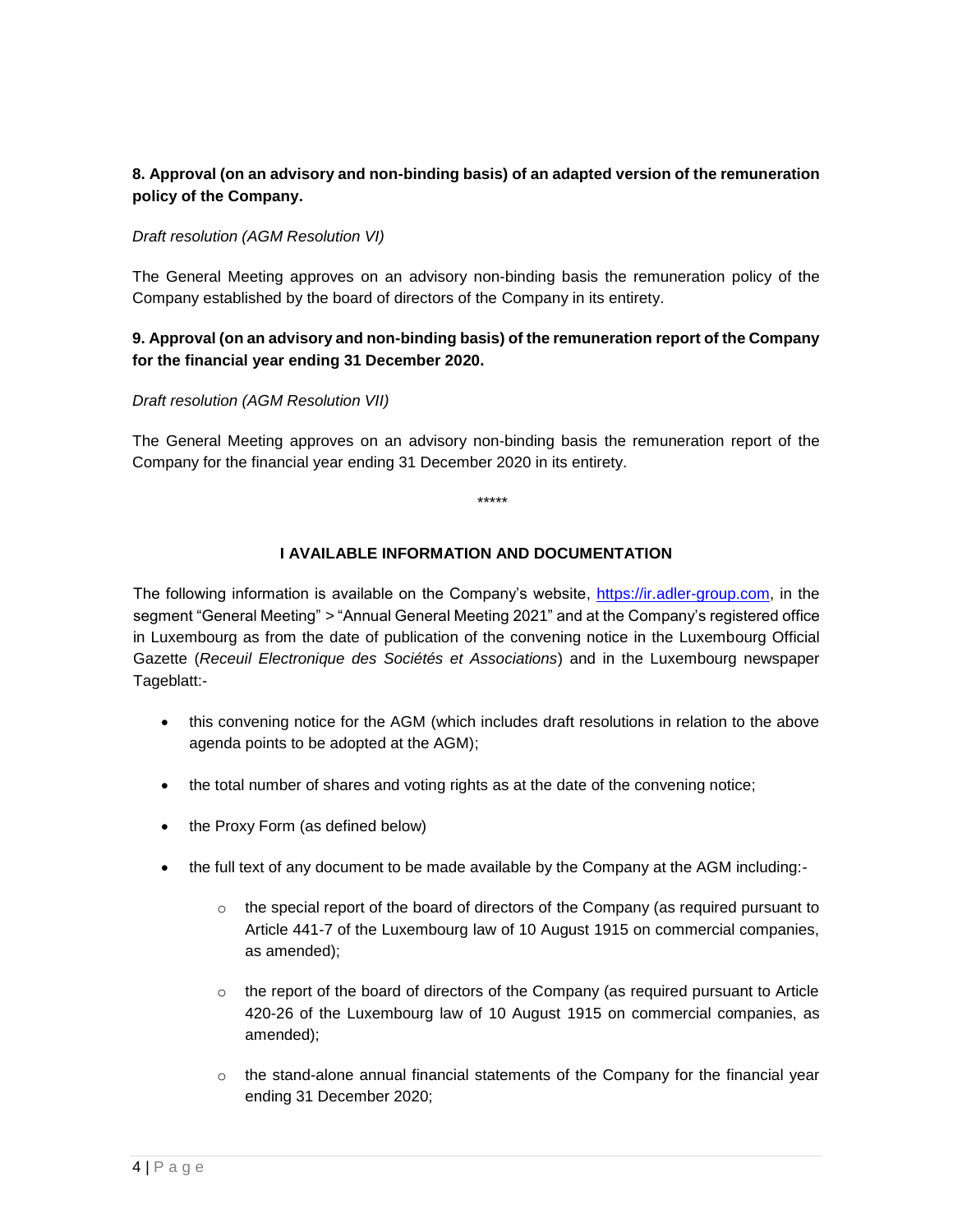- $\circ$  the consolidated financial statements of the Company and its group for the financial year ending 31 December 2020;
- $\circ$  the combined management report of the board of directors of the Company in respect of the stand-alone annual financial statements of the Company and the consolidated financial statements of the Company and its group for the financial year ending 31 December 2020;
- $\circ$  the report of the independent auditor of the Company in respect of the stand-alone annual financial statements of the Company for the financial year ending 31 December 2020;
- $\circ$  the report of the independent auditor of the Company in respect of the consolidated financial statements of the Company and its group for the financial year ending 31 December 2020;
- $\circ$  the remuneration policy of the Company established by the board of directors of the Company; and
- $\circ$  the remuneration report of the Company for the financial year ending 31 December 2020.

Shareholders may obtain a copy of the full text of any document to be made available by the Company at the AGM and draft resolutions proposed to be adopted by the AGM upon request by post, fax (see contact details in Section VII below) or by e-mail to [agm@linkmarketservices.de](mailto:agm@linkmarketservices.de) to Link Market Services GmbH, in its capacity as mandated agent of the Company ("**Link**").

# **II QUORUM AND VOTING**

The AGM will validly deliberate on all resolutions on the agenda regardless of the number of shareholders present and of the number of shares represented, and the resolutions relating to these agenda items will be adopted by a simple majority of the votes validly cast by shareholders present or represented. Each share is entitled to one vote.

### **III ISSUED SHARE CAPITAL, TOTAL NUMBER OF SHARES AND VOTING RIGHTS**

On the date of publication of this convening notice:

- **(i)** the issued share capital of the Company amounts to **EUR 145,712.69**,
- **(ii)** the total number of shares composing the share capital of the Company is **117,510,233 dematerialised shares without a nominal value**; and
- **(iii)** the total number of voting rights attached to the shares composing the share capital of the Company is **117,510,233 voting rights**.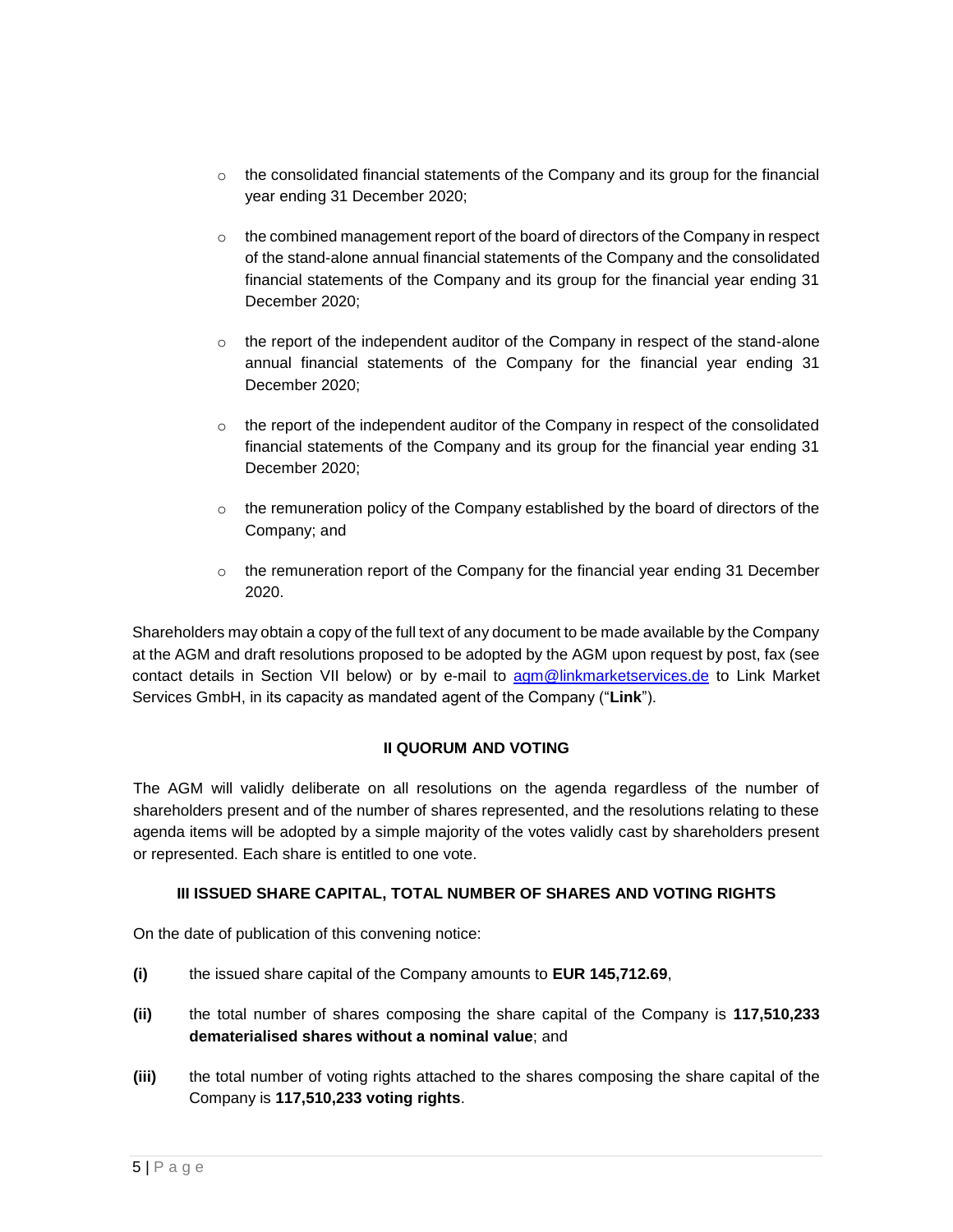# **IV RIGHT OF SHAREHOLDERS TO ADD ITEMS TO THE AGENDA OR TO TABLE ALTERNATIVE RESOLUTIONS**

Shareholders holding individually or collectively at least 5% of the issued share capital of the Company have the right (a) to add new items on the agenda of the AGM and/or (b) to table draft resolutions regarding items included or to be included in the agenda of the AGM.

Such requests must be in writing and sent to Link by post, fax (see contact details in Section VII below) or by e-mail to [agm@linkmarketservices.de.](mailto:agm@linkmarketservices.de) They must be accompanied by a justification or a draft resolution to be adopted at the AGM. They must also indicate the postal or electronic address at which the Company or Link (as the Company's agent) may acknowledge receipt of these requests. The requests must be accompanied by proof (in the form of a certificate issued the bank, the custodian, professional securities' depositary or the financial institution where the shares are on deposit) that the shareholder(s) hold the required number of shares on the date of the request (i.e. at least 5%). The new agenda points/draft resolutions will only be considered by the AGM if the requesting shareholder(s) holds the requisite number of shares also on the Record Date (as defined below).

Any such request and accompanying documents from shareholders must be received by Link or the Company (in the manner as described above), not later than the  $22<sup>nd</sup>$  day before the AGM (i.e. not later than Monday, 7 June 2021).

The Company or Link, as the Company's agent, shall acknowledge receipt of any such requests within 48 hours of receipt.

The Company shall publish a revised agenda at the latest on the 15<sup>th</sup> day before the AGM (i.e. by Monday, 14 June 2021).

# **V RIGHT TO ASK QUESTIONS**

Every shareholder has the right to ask questions concerning items on the agenda before the AGM. The Company invites shareholders wishing to exercise this right to provide any questions related to items on the agenda of the AGM by e-mail to [agm@linkmarketservices.de](mailto:agm@linkmarketservices.de) at the latest five (5) business days prior to the AGM (i.e. latest on Thursday, 24 June 2021) together with evidence establishing the holding of shares on the Record Date (as defined below).

The answers to shareholders' questions related to items on the agenda of the AGM will be regrouped and provided in a compiled Q&A document to be prepared and published by the Company. This Q&A document will be uploaded to the Company's website [\(https://ir.adler-group.com,](https://ir.adler-group.com/) in the segment "General Meeting" *>* "Annual General Meeting 2021") sufficiently before the AGM and will remain accessible on the website after the AGM.

The Company will respond to questions on a best efforts basis, subject to the measures which it may take to ensure the identification of shareholders, the good order of the AGM and its preparation, the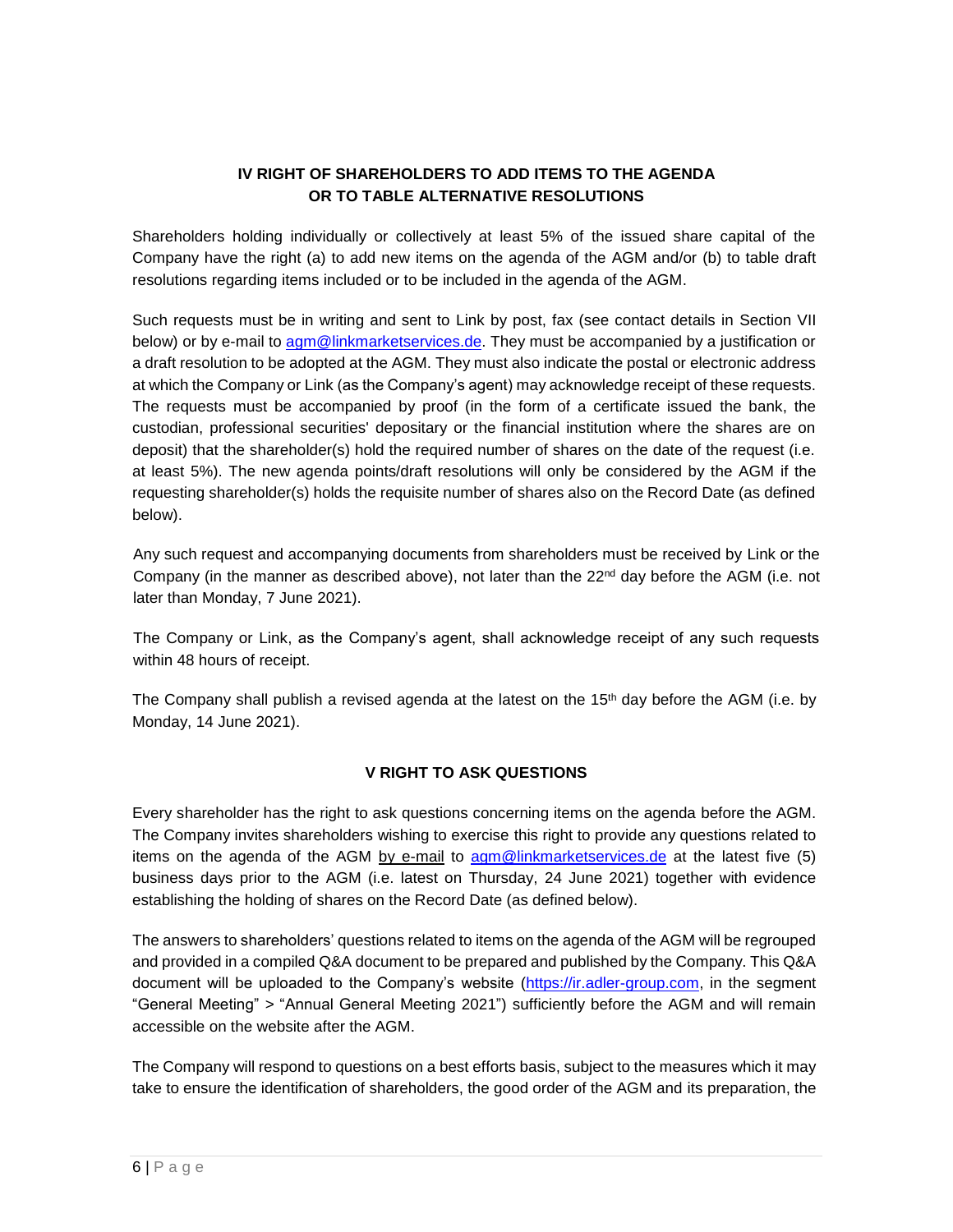protection of confidentiality and the Company's business interests. The Company may provide one overall answer to questions having the same content.

### **VI PARTICIPATION TO THE AGM**

The rights of shareholders to participate to the AGM and exercise voting rights are subject to such shareholders being shareholders of the Company at midnight (24:00) Luxembourg time on Tuesday, 15 June 2021 (the "**Record Date**", i.e. the day falling fourteen (14) days before the date of the AGM).

In light of the exceptional circumstances surrounding the COVID-19 situation and in application of article 1 of the Luxembourg law of 23 September 2020 on measures concerning the holding of meetings in companies and other legal entities, as amended, and notwithstanding any contrary provisions in the articles of association of the Company, **the Company will not hold a physical meeting. Neither shareholders nor their proxies shall be able to attend the AGM in person.**

**In order to participate in the AGM, a shareholder must:-**

- **(i) indicate his/her/its intention to participate in the AGM by proxy** at the latest **by 24:00 CEST on Tuesday, 15 June 2021, the Record Date (as required by Article 5 (3) law of 24 May 2011 on the exercise of certain rights of shareholders in general meetings of listed companies, as amended).** This confirmation of participation shall be given in writing (by post or fax (see contact details in Section VII below) or by e-mail to [agm@linkmarketservices.de\)](mailto:agm@linkmarketservices.de) by a shareholder directly or someone on its behalf to Link;
- **(ii) procure that a Shareholding Confirmation Certificate is received by Link** at the latest **by midnight (24:00 Luxembourg time) on Thursday 24 June 2021**. This "**Shareholding Confirmation Certificate**" must indicate the shareholder's name and the number of Company shares held at midnight, (24:00) Luxembourg time on the Record Date. The Shareholding Confirmation Certificate shall be issued by the bank, the professional securities' depositary or the financial institution where the shares are on deposit. A template form can be downloaded from the Company's website, [https://ir.adler-group.com,](https://ir.adler-group.com/) in the segment "General Meeting" *>* "Annual General Meeting 2021"; and
- **(iii) appoint a proxyholder nominated by the Company by completing and signing a proxy form for the AGM (the "Proxy Form")** and send this Proxy Form to Link at the latest by midnight (24:00 Luxembourg time) on Thursday, 24 June 2021 (together with the Shareholding Confirmation Certificate mentioned above).

The Proxy Form can be downloaded from the Company's website, [https://ir.adler-group.com,](https://ir.adler-group.com/) in the segment "General Meeting" *>* "Annual General Meeting 2021".

NOTE: In case a shareholder would designate a proxyholder other than the one nominated by the Company, such proxyholder can only participate at the AGM by appointing a proxyholder nominated by the Company, in accordance with the procedure described in (iii) above.